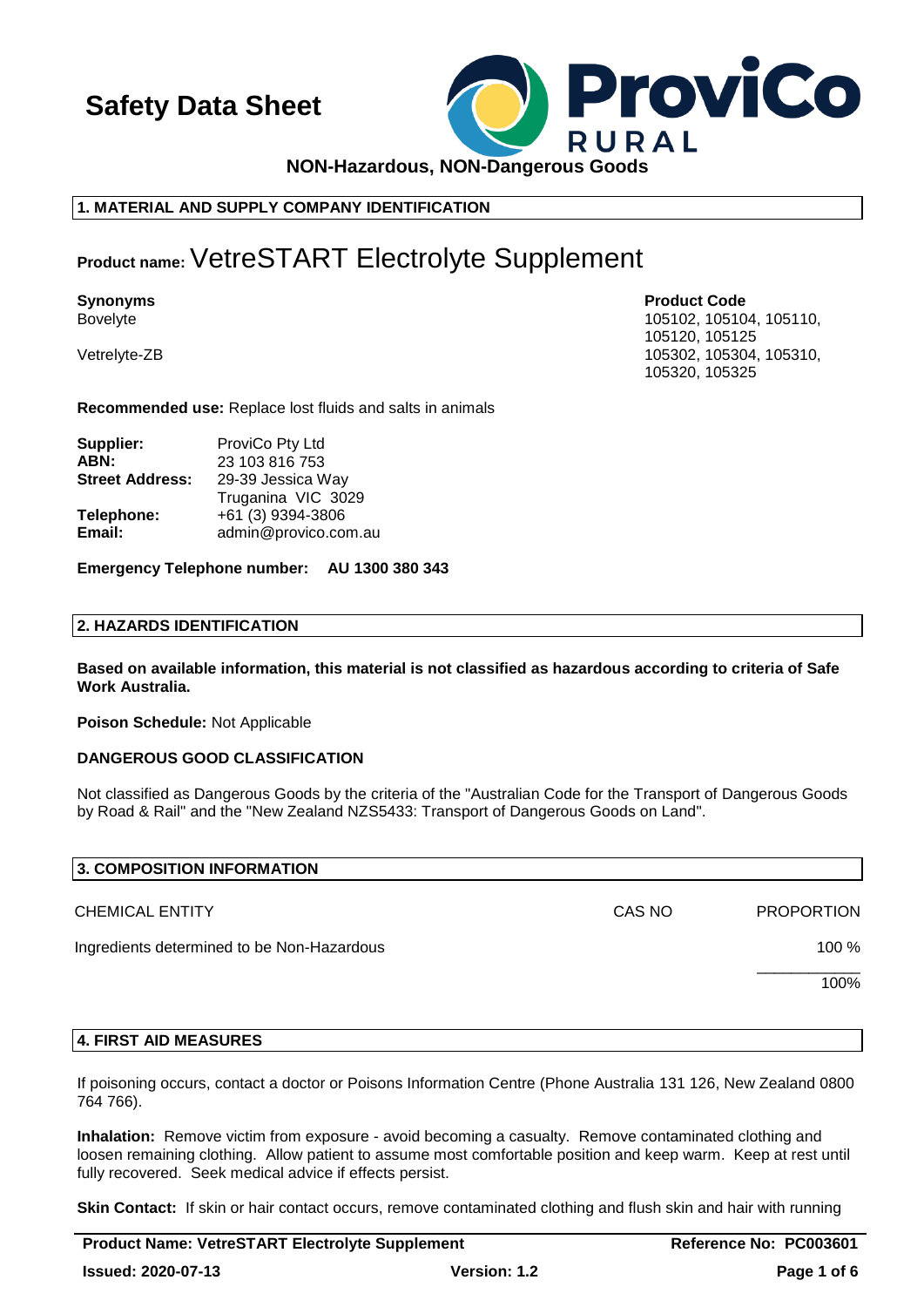

water. If swelling, redness, blistering or irritation occurs seek medical assistance.

**Eye contact:** If in eyes wash out immediately with water. In all cases of eye contamination it is a sensible precaution to seek medical advice.

**Ingestion:** Rinse mouth with water. If swallowed, do NOT induce vomiting. Give a glass of water to drink. Never give anything by the mouth to an unconscious patient. If vomiting occurs give further water. Seek medical advice.

**PPE for First Aiders:** Wear safety shoes, overalls, gloves, safety glasses, dust mask. Available information suggests that gloves made from nitrile rubber should be suitable for intermittent contact. However, due to variations in glove construction and local conditions, the user should make a final assessment. Always wash hands before smoking, eating, drinking or using the toilet. Wash contaminated clothing and other protective equipment before storing or re-using.

**Notes to physician:** Treat symptomatically.

## **5. FIRE FIGHTING MEASURES**

**Hazchem Code:** Not applicable.

**Suitable extinguishing media:** If material is involved in a fire use water fog (or if unavailable fine water spray), alcohol resistant foam, standard foam, dry agent (carbon dioxide, dry chemical powder).

**Specific hazards:** Combustible material.

**Fire fighting further advice:** On burning or decomposing may emit toxic fumes. Fire fighters to wear selfcontained breathing apparatus and suitable protective clothing if risk of exposure to vapour or products of combustion or decomposition.

## **6. ACCIDENTAL RELEASE MEASURES**

#### **SMALL SPILLS**

Wear protective equipment to prevent skin and eye contamination. Avoid inhalation of vapours or dust. Wipe up with absorbent (clean rag or paper towels). Collect and seal in properly labelled containers or drums for disposal.

## **LARGE SPILLS**

Clear area of all unprotected personnel. Slippery when spilt. Avoid accidents, clean up immediately. Wear protective equipment to prevent skin and eye contamination and the inhalation of dust. Work up wind or increase ventilation. Cover with damp absorbent (inert material, sand or soil). Sweep or vacuum up, but avoid generating dust. Collect and seal in properly labelled containers or drums for disposal. If contamination of crops, sewers or waterways has occurred advise local emergency services.

#### **Dangerous Goods - Initial Emergency Response Guide No:** Not applicable

#### **7. HANDLING AND STORAGE**

**Handling:** Avoid eye contact and repeated or prolonged skin contact. Avoid inhalation of dust.

**Storage:** Store in a cool, dry, well-ventilated place and out of direct sunlight. Store away from foodstuffs. Store away from incompatible materials described in Section 10. Store away from sources of heat and/or ignition. Keep container standing upright. Keep containers closed when not in use - check regularly for spills.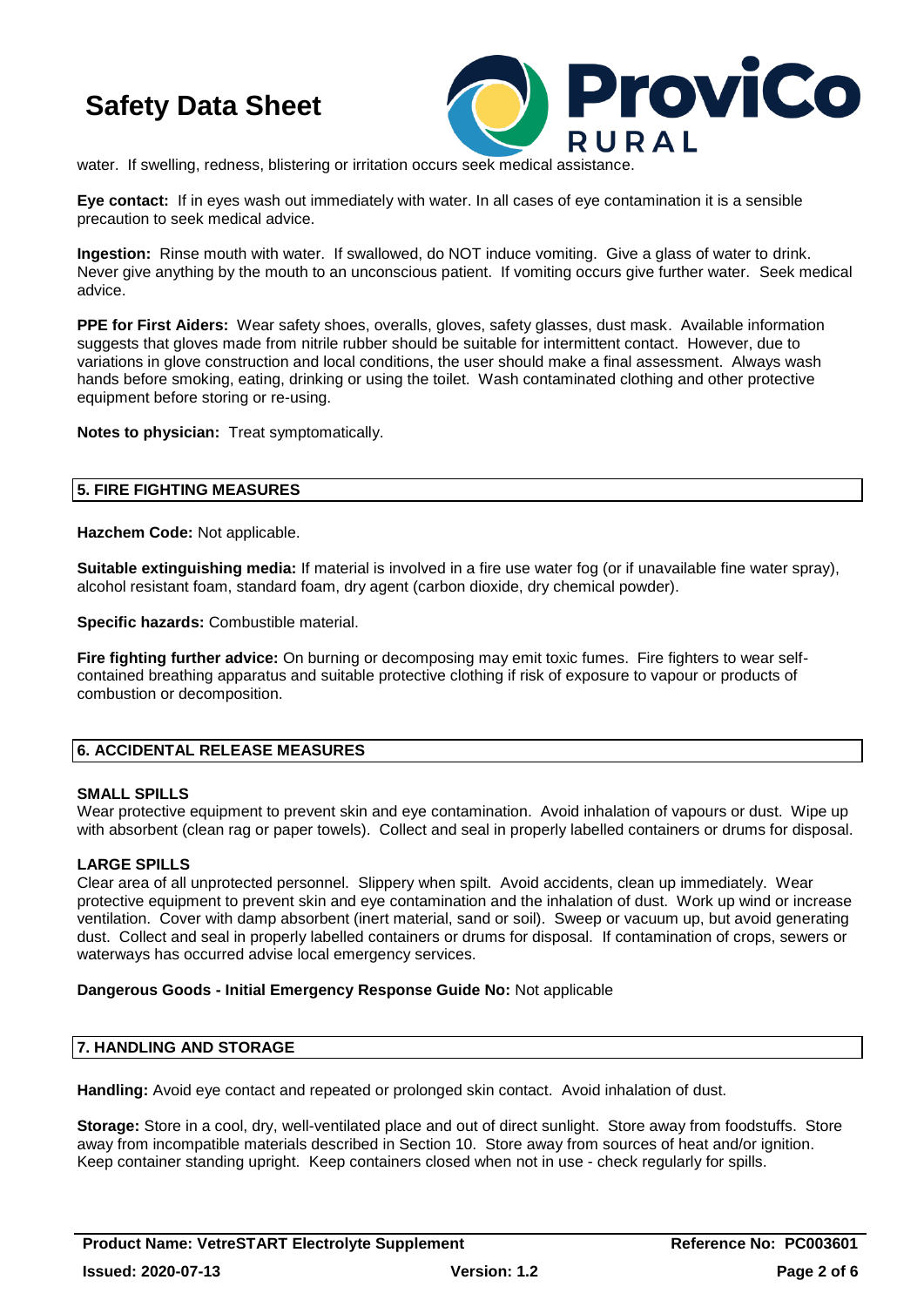

# **8. EXPOSURE CONTROLS / PERSONAL PROTECTION**

**National occupational exposure limits:** No value assigned for this specific material by Safe Work Australia.

**Biological Limit Values:** As per the "National Model Regulations for the Control of Workplace Hazardous Substances (Safe Work Australia)" the ingredients in this material do not have a Biological Limit Allocated.

**Engineering Measures:** Natural ventilation should be adequate under normal use conditions.

**Personal Protection Equipment:** SAFETY SHOES, OVERALLS, GLOVES, SAFETY GLASSES, DUST MASK.

Personal protective equipment (PPE) must be suitable for the nature of the work and any hazard associated with the work as identified by the risk assessment conducted.

Wear safety shoes, overalls, gloves, safety glasses, dust mask. Available information suggests that gloves made from nitrile rubber should be suitable for intermittent contact. However, due to variations in glove construction and local conditions, the user should make a final assessment. Always wash hands before smoking, eating, drinking or using the toilet. Wash contaminated clothing and other protective equipment before storing or reusing.

**Hygiene measures:** Keep away from food, drink and animal feeding stuffs. When using do not eat, drink or smoke. Wash hands prior to eating, drinking or smoking. Avoid contact with clothing. Avoid eye contact and repeated or prolonged skin contact. Avoid inhalation of dust. Ensure that eyewash stations and safety showers are close to the workstation location.

#### **9. PHYSICAL AND CHEMICAL PROPERTIES**

| Form:   | Powder |
|---------|--------|
| Colour: | N Av   |
| Odour:  | N Av   |

| Solubility:                             | N Av  |
|-----------------------------------------|-------|
| <b>Specific Gravity:</b>                | N Av  |
| <b>Relative Vapour Density (air=1):</b> | N App |
| Vapour Pressure (20 °C):                | N App |
| Flash Point (°C):                       | N App |
| Flammability Limits (%):                | N App |
| <b>Autoignition Temperature (°C):</b>   | N Av  |
| Melting Point/Range (°C):               | N App |
| Boiling Point/Range (°C):               | N App |
| pH:                                     | N App |
| <b>Viscosity:</b>                       | N App |
| Total VOC (g/Litre):                    | N Av  |
|                                         |       |

(Typical values only - consult specification sheet)  $N Av = Not available, N App = Not applicable$ 

# **10. STABILITY AND REACTIVITY**

**Chemical stability:** This material is thermally stable when stored and used as directed.

**Conditions to avoid:** Elevated temperatures and sources of ignition.

**Incompatible materials:** Oxidising agents.

**Hazardous decomposition products:** Oxides of carbon and nitrogen, smoke and other toxic fumes.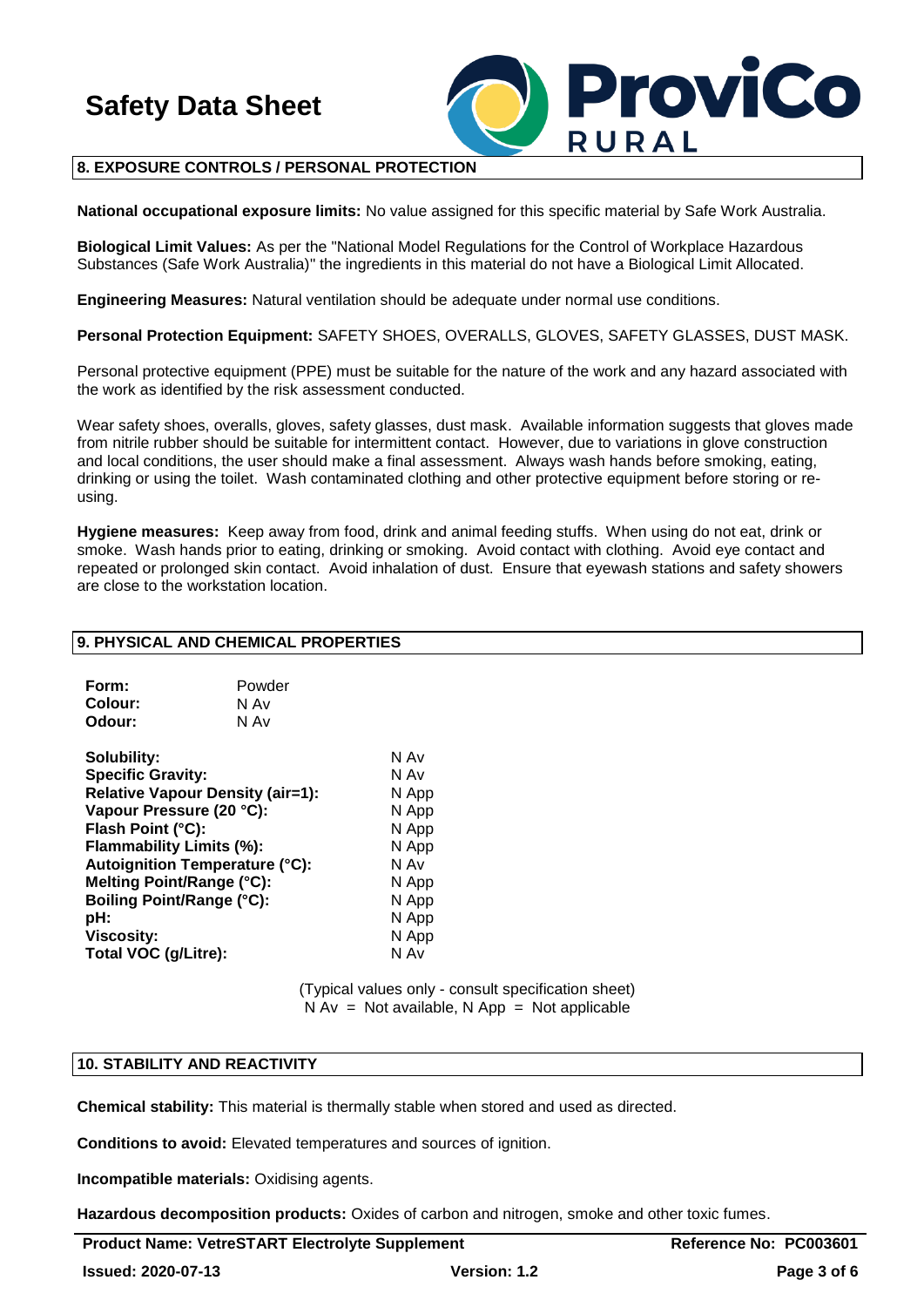

**Hazardous reactions:** No known hazardous reactions.

#### **11. TOXICOLOGICAL INFORMATION**

No adverse health effects expected if the product is handled in accordance with this Safety Data Sheet and the product label. Symptoms or effects that may arise if the product is mishandled and overexposure occurs are:

#### **Acute Effects**

**Inhalation:** Material may be an irritant to mucous membranes and respiratory tract.

**Skin contact:** Contact with skin may result in irritation.

**Ingestion:** Swallowing can result in nausea, vomiting and irritation of the gastrointestinal tract.

**Eye contact:** May be an eye irritant. Exposure to the dust may cause discomfort due to particulate nature. May cause physical irritation to the eyes.

#### **Acute toxicity**

**Inhalation:** This material has been classified as non-hazardous. Acute toxicity estimate (based on ingredients):  $LC50 > 5$  mg/L

**Skin contact:** This material has been classified as non-hazardous. Acute toxicity estimate (based on ingredients): >2,000 mg/Kg bw

**Ingestion:** This material has been classified as non-hazardous. Acute toxicity estimate (based on ingredients): >2,000 mg/Kg bw

**Corrosion/Irritancy:** Eye: this material has been classified as not corrosive or irritating to eyes. Skin: this material has been classified as not corrosive or irritating to skin.

**Sensitisation:** Inhalation: this material has been classified as not a respiratory sensitiser. Skin: this material has been classified as not a skin sensitiser.

**Aspiration hazard:** This material has been classified as non-hazardous.

**Specific target organ toxicity (single exposure):** This material has been classified as non-hazardous.

#### **Chronic Toxicity**

**Mutagenicity:** This material has been classified as non-hazardous.

**Carcinogenicity:** This material has been classified as non-hazardous.

**Reproductive toxicity (including via lactation):** This material has been classified as non-hazardous.

**Specific target organ toxicity (repeat exposure):** This material has been classified as non-hazardous.

#### **12. ECOLOGICAL INFORMATION**

Avoid contaminating waterways.

**Acute aquatic hazard:** This material has been classified as non-hazardous. Acute toxicity estimate (based on ingredients): >100 mg/L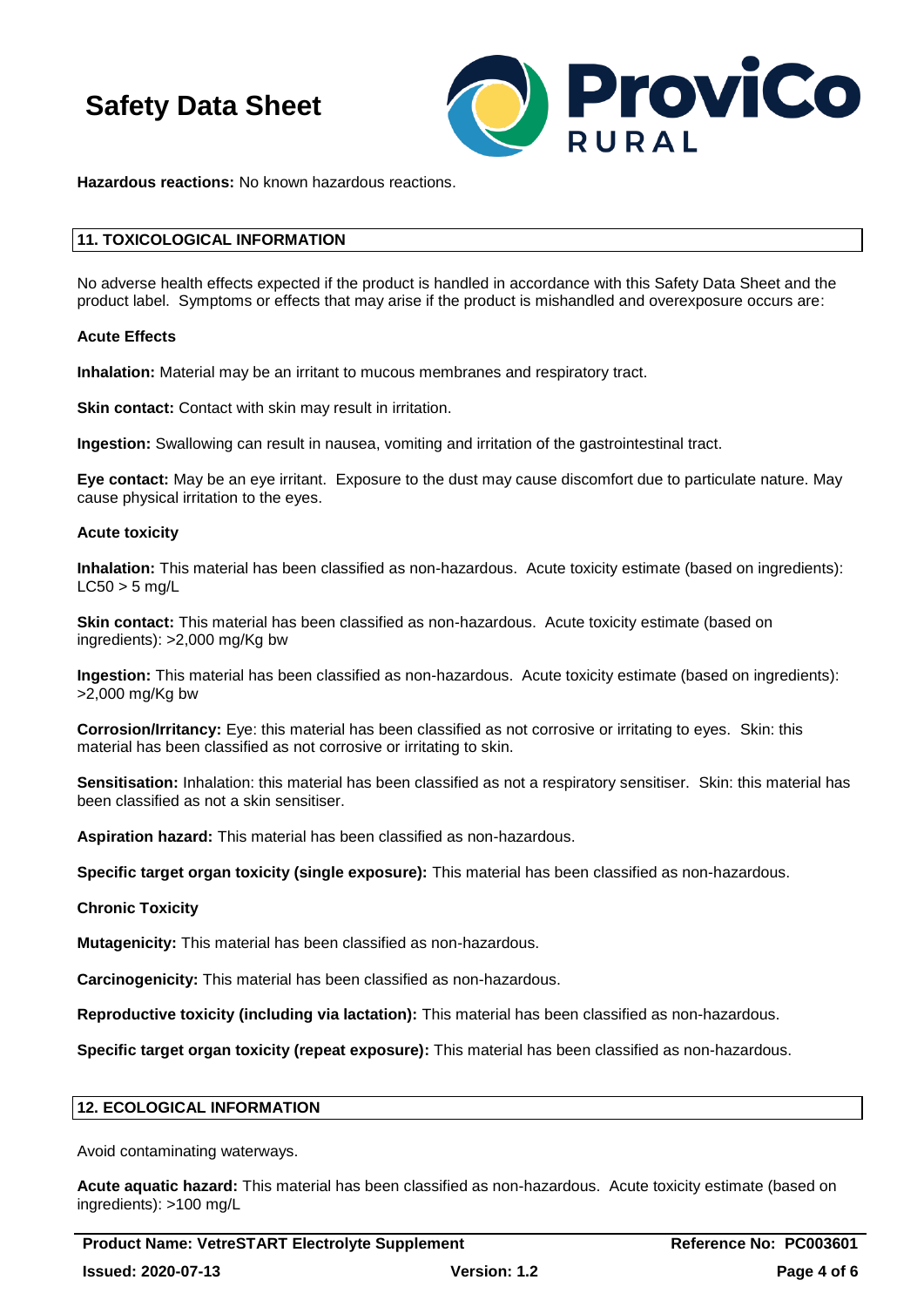

**Long-term aquatic hazard:** This material has been classified as non-hazardous. Non-rapidly or rapidly degradable substance for which there are adequate chronic toxicity data available OR in the absence of chronic toxicity data, Acute toxicity estimate (based on ingredients): >100 mg/L, where the substance is not rapidly degradable and/or BCF  $<$  500 and/or log  $K_{ow}$   $<$  4.

**Ecotoxicity:** No information available.

**Persistence and degradability:** No information available.

**Bioaccumulative potential:** No information available.

**Mobility:** No information available.

#### **13. DISPOSAL CONSIDERATIONS**

Persons conducting disposal, recycling or reclamation activities should ensure that appropriate personal protection equipment is used, see "Section 8. Exposure Controls and Personal Protection" of this SDS.

If possible material and its container should be recycled. If material or container cannot be recycled, dispose in accordance with local, regional, national and international Regulations.

# **14. TRANSPORT INFORMATION**

#### **ROAD AND RAIL TRANSPORT**

Not classified as Dangerous Goods by the criteria of the "Australian Code for the Transport of Dangerous Goods by Road & Rail" and the "New Zealand NZS5433: Transport of Dangerous Goods on Land".

#### **MARINE TRANSPORT**

Not classified as Dangerous Goods by the criteria of the International Maritime Dangerous Goods Code (IMDG Code) for transport by sea.

## **AIR TRANSPORT**

Not classified as Dangerous Goods by the criteria of the International Air Transport Association (IATA) Dangerous Goods Regulations for transport by air.

#### **15. REGULATORY INFORMATION**

## **This material is not subject to the following international agreements:**

Montreal Protocol (Ozone depleting substances) The Stockholm Convention (Persistent Organic Pollutants) The Rotterdam Convention (Prior Informed Consent) Basel Convention (Hazardous Waste) International Convention for the Prevention of Pollution from Ships (MARPOL)

#### **This material/constituent(s) is covered by the following requirements:**

• All components of this product are listed on or exempt from the Australian Inventory of Chemical Substances (AICS).

## **16. OTHER INFORMATION**

Reason for issue: Minor Text Changes

This information was prepared in good faith from the best information available at the time of issue. It is based on